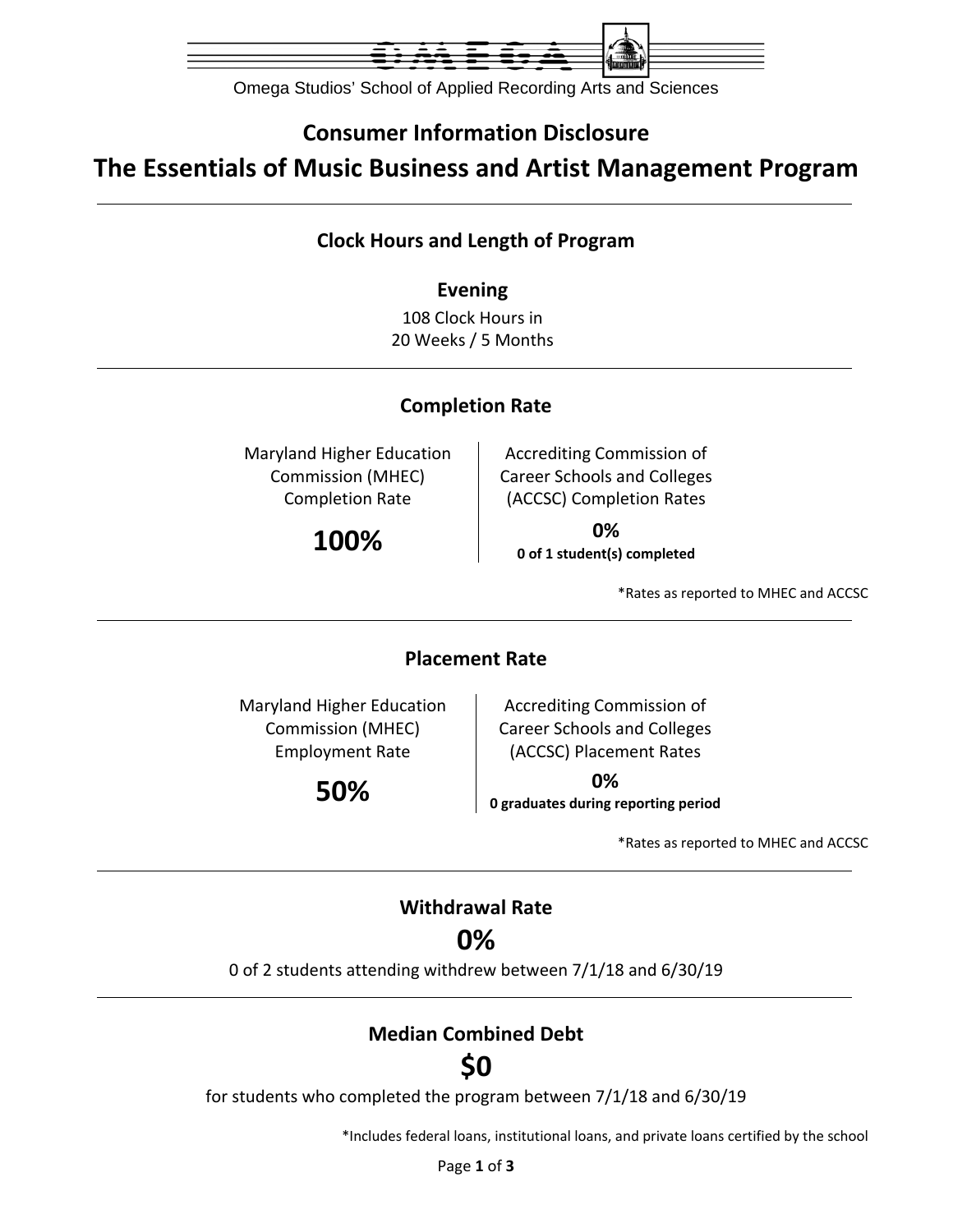

Omega Studios' School of Applied Recording Arts and Sciences

## **Consumer Information Disclosure**

# **The Essentials of Music Business and Artist Management Program**

| Cost of Attendance (as defined in 20 U.S.C. § 108711) |  |  |
|-------------------------------------------------------|--|--|
|-------------------------------------------------------|--|--|

#### **Evening (20 weeks)**

|                  | \$9,562.11             | \$14,422.11 |
|------------------|------------------------|-------------|
| <b>Books</b>     | 171.66                 | 171.66      |
| Living Allowance | 7,436.40               | 12,296.40   |
| Registration     | 25.00                  | 25.00       |
| Tuition          | \$1,929.05             | \$1,929.05  |
|                  | no dependents          | All Others  |
|                  | At home, with parents, |             |

\*Living Allowance includes Room, Board, Transportation, and Personal/Misc. \*\*State statute allows consideration for certain qualifying additional expenses. For more information, please contact the financial aid department.

#### **Professional Licensure/Certification**

No professional licensure or certification applicable in the State of Maryland

#### **Cancellation and Refund Policy**

- 1. If an applicant chooses not to enroll in, or withdraws from the School, within 7 calendar days after having signed the enrollment agreement, he shall receive a full refund of all fees and deposits paid. If, after the 7‐day period has passed, a Student who has not visited the School facility prior to enrollment, withdraws within three days following either,
	- a. attendance at a regularly scheduled orientation,
	- b. a tour of the School, or,
	- c. attendance at any single class, he will receive a refund of all fees and deposits paid.
- 2. If the Student chooses not to enroll in the School, or to withdraw from the School, after the 7‐day cancellation period has passed, but before instruction has begun (excepting the conditions listed under 3-a), he shall receive a refund of all fees and deposits paid, less the registration fee of \$25 and the one‐time application fee of \$100. This shall also apply in the event third-party financing (such as SLM) is rejected by the student/guardian or denied by the lender, after the 7‐day cancellation period has passed, but before instruction has begun.
- 3. If the Student withdraws from the School, or otherwise fails to complete the period of enrollment, after the 7‐day cancellation period has passed and after instruction begins, he shall receive a refund of a portion of the charges paid, based on the percentage of each program completed, less the application and registration fee(s). The percentage of each program completed shall be determined by dividing the total number of clock hours comprising the period of enrollment for which the Student has been charged, into the number of clock hours remaining to be completed by that Student in that period, as of the last recorded day of attendance. Percentage of completion shall be based on the following table (see next page):